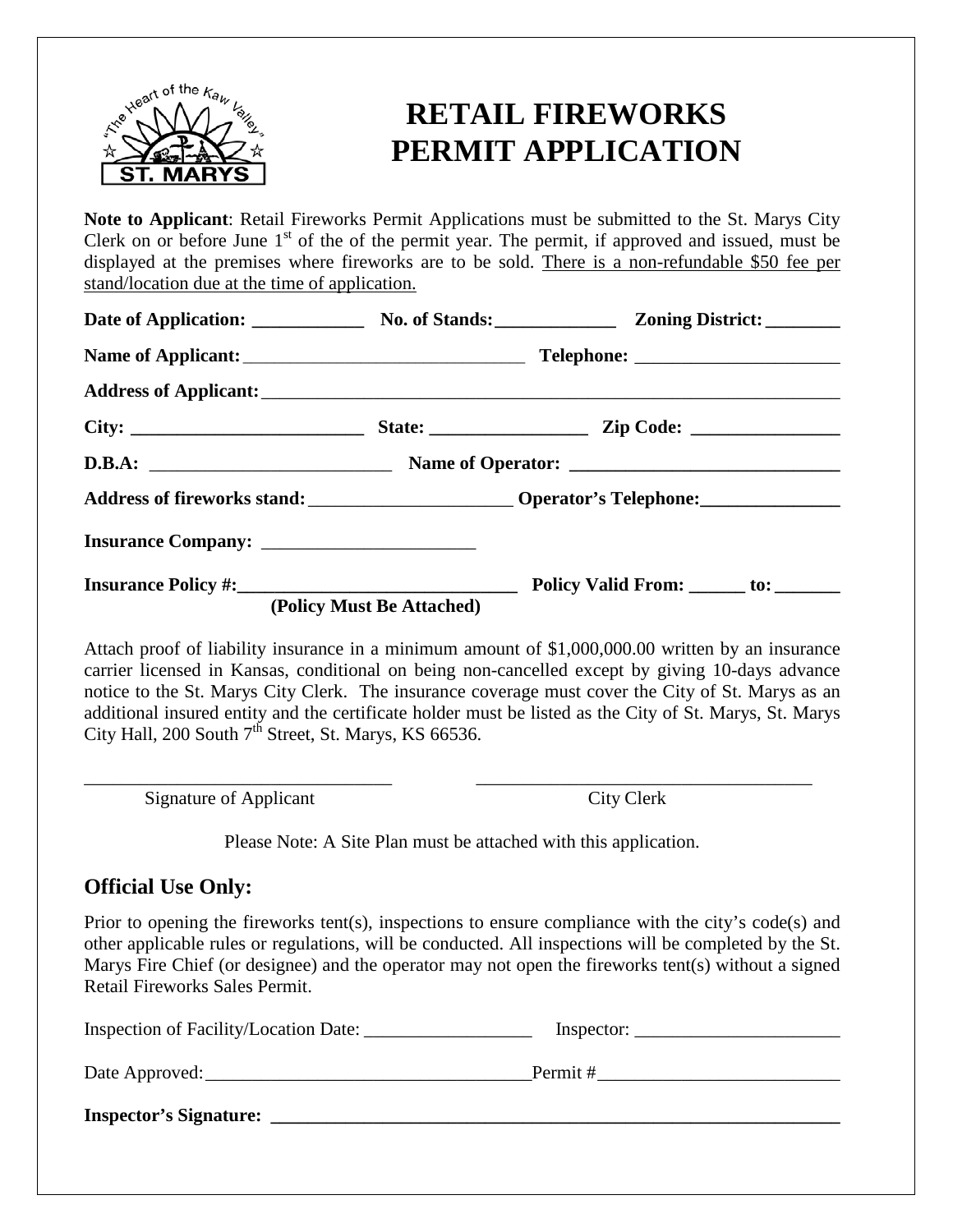#### **ORDINANCE NO 1294**

#### **AN ORDINANCE AMENDING CHAPTER 7, ARTICLE 3, SECTION 7-304 RELATING TO THE SALE OF FIREWORKS; AND ADDING CHAPTER 7, ARTICLE 3, SECTIONS 7-304a, 7-304b, 7-304c, AND 7-305a, OF THE CODE OF THE CITY OF ST. MARYS, KANSAS.**

#### **BE IT ORDAINED BY THE GOVERNING BODY OF THE CITY OF ST. MARYS, POTTAWATOMIE COUNTY, KANSAS:**

#### **Section 1.**

#### **7-304. Sale of fireworks.**

Any person who has first obtained a valid permit to sell fireworks within the city may do so between the hours of 8:00 a.m., and 10:00 p.m. commencing June 27th and through July 5th of each year.

#### **7-304a. Sale of fireworks; where prohibited.**

- a) It shall be unlawful for fireworks to be stored, sold, or displayed for sale in a place of business or permanent structure.
- b) Where the fire chief deems there is a fire hazard, he or she is hereby authorized to have such hazard abated.

#### **7-304b. Retail display of fireworks.**

- a) All retailers are forbidden to expose fireworks where the sun shines through glass on the merchandise displayed, except where such fireworks are in the original package.
- b) All fireworks displayed for sale must remain in original packages, except where an attendant is on constant duty at all times where such fireworks are on display; provided, that fireworks in open stock may be kept in show cases or counters out of the reach of the public without an attendant being on duty.
- c) Signs reading "Fireworks for Sale--No Smoking Allowed" shall be displayed in the section of a store or premises set aside for the sale of fireworks.

#### **7-304c. Fire extinguishers required.**

Small stands or tents, temporarily erected to be used as a place for storing and selling fireworks only, shall have two functioning and approved fire extinguishers that are kept in close proximity to where the stock of fireworks are stored, sold or displayed for sale.

#### **7-305a. Permit for sale of fireworks required; fee; issuance.**

1. It shall be unlawful for any person to sell, display for sell, offer to sell or give away any type of fireworks within the city without first paying a fee of \$50.00 per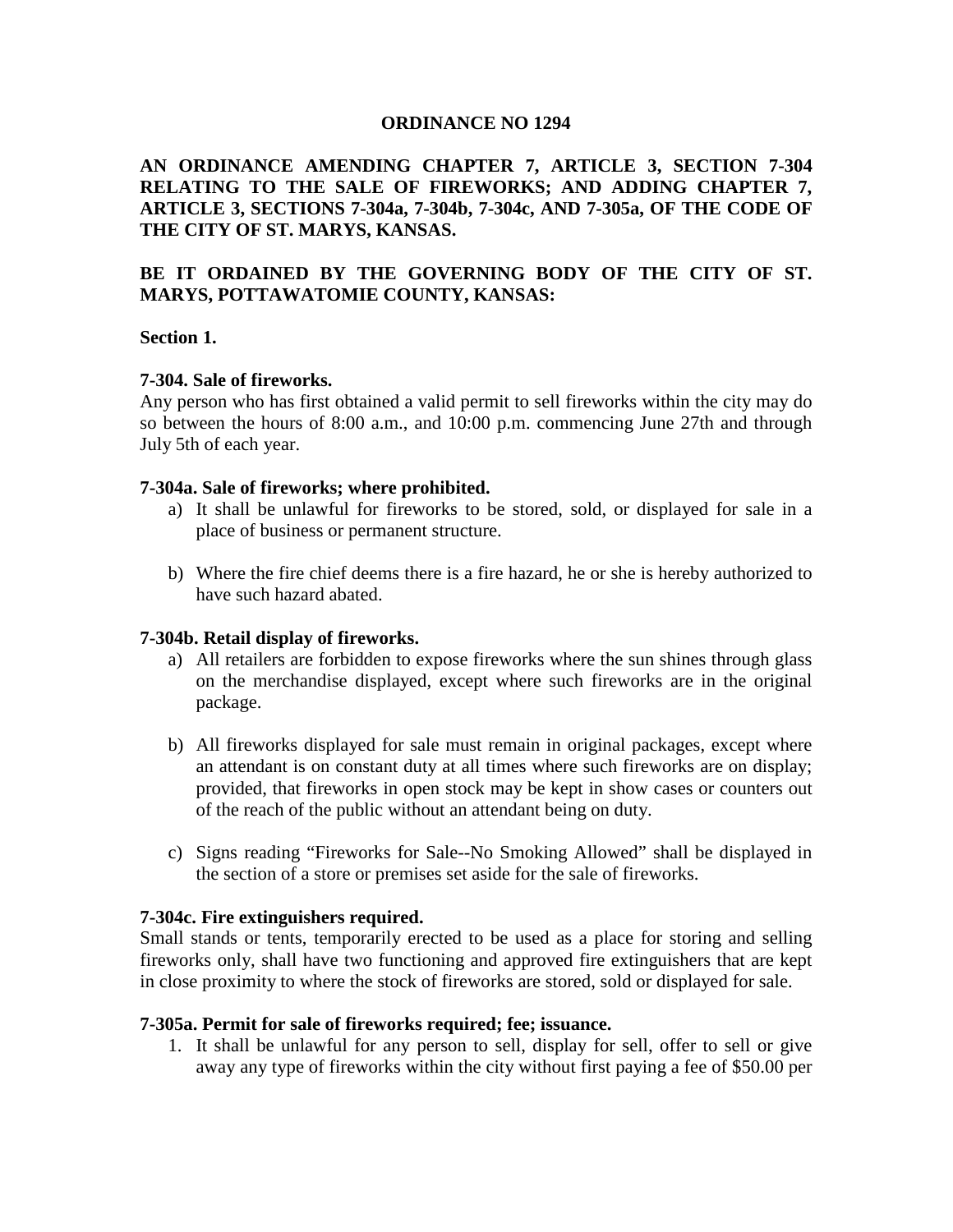establishment or premises to the city clerk and applying for and securing a permit therefor on or before June  $1<sup>st</sup>$  of the permit year.

- 2. No permit shall be issued for any location zoned residential, to include R-1, R-2, R-3, PUD, and MHP, within the city limits, or within the Central Business District (C-1), under the provisions of the Unified Development Code. Prior to the issuance of the permit, an inspection will be made of the applicant's establishment or premises for compliance with this chapter and other pertinent laws by the Fire Chief, and no permit shall be issued for any premises not in compliance with such laws. Upon qualifying for the permit, the permittee shall prominently display the same at the premises where fireworks are to be sold or displayed for sale. The permit fee shall not be refundable upon failure to qualify for the permit or withdrawal or cancellation of the application or permit.
- 3. No permit shall be issued without an application for permit, which includes the following information:
	- a. Name, address and contact information of the applicant, and operator.
	- b. Proposed location of the fireworks display.
	- c. Agreement that permittee shall provide 24-hour surveillance of location.
	- d. Such other information as the governing body deems necessary.
- 4. Prior to the issuance of a permit, the applicant shall provide proof of liability insurance in a minimum amount of \$1,000,000.00 written by an insurance carrier licensed in Kansas, conditional on being non-cancelled except by giving 10-days advance written notice to the city clerk. When the city has an insurable interest, the policy shall name the city as an additional insured.

**Section 2**. This ordinance shall be considered amendatory and supplemental to the ordinance now in place, and shall not be construed to repeal or replace any other provision of said ordinance except those specifically identified herein.

**Section 3.** This ordinance shall take effect and be in force after its publication in the official city newspaper.

PASSED AND ADOPTED THIS  $17<sup>th</sup>$  DAY OF MAY, 2016, BY THE GOVERNING BODY OF THE CITY OF ST. MARYS, KANSAS.

> \_\_\_\_\_\_\_\_\_\_\_\_\_\_\_\_\_\_\_\_\_\_\_\_\_\_\_\_\_\_\_\_ \_\_\_\_\_\_\_\_\_\_\_\_\_\_\_\_\_\_\_\_, Mayor

ATTEST:

\_\_\_\_\_\_\_\_\_\_\_\_\_\_\_\_\_\_\_\_\_\_\_\_\_\_\_\_\_\_\_\_ ANDREA Ronsse, City Clerk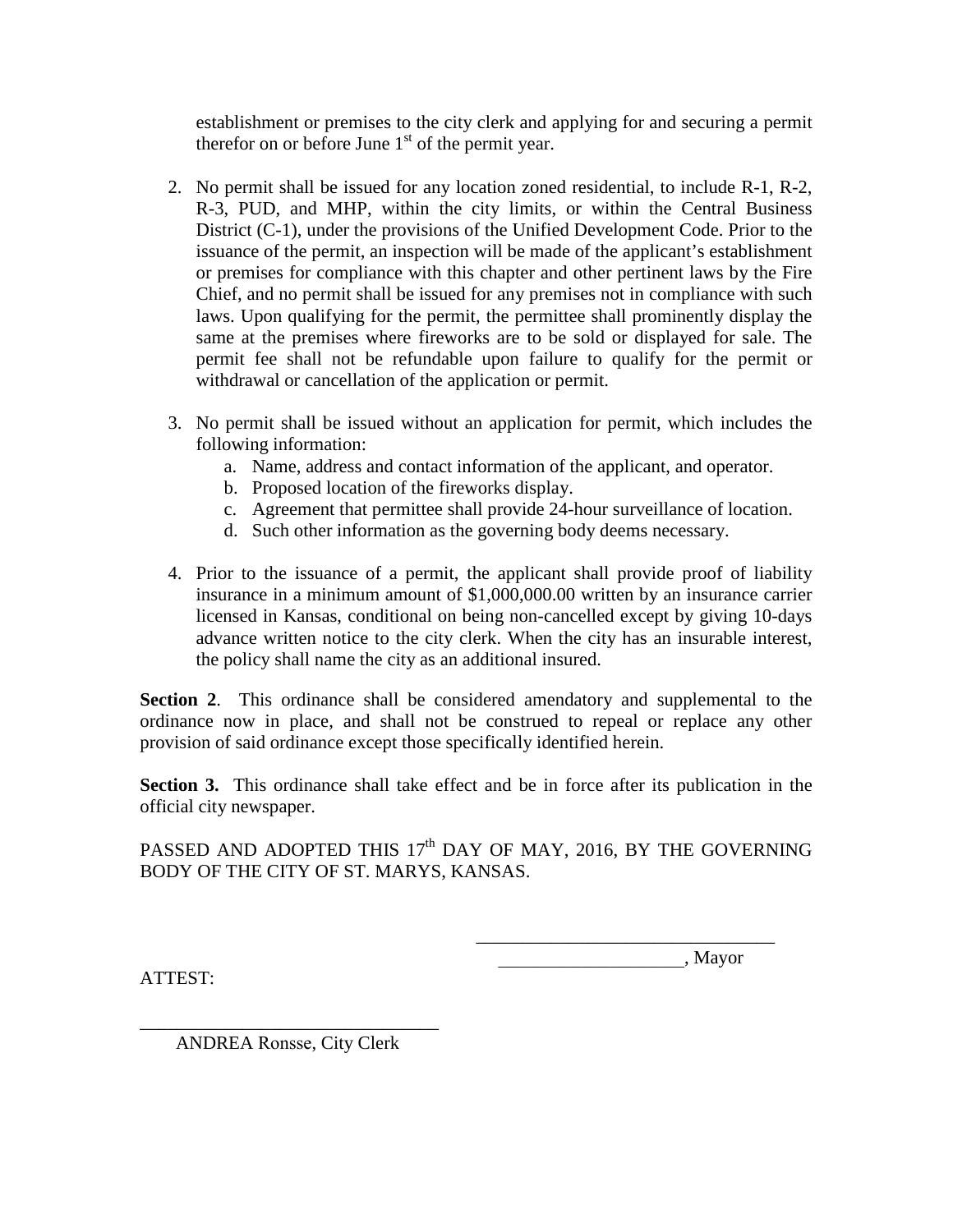|  |  | Distributors OSFM permit # ____________ Agent/Inspector Name Select Name |
|--|--|--------------------------------------------------------------------------|

# **RETAIL FIREWORKS INSPECTIONS (RETAIL STAND FIRE SAFETY FEATURES)** Email to Office **[Submit]**

### **Office of the State Fire Marshal Retail Stand Fireworks Inspection Checklist**

| <b>Item</b> | <b>Safety Feature</b>         | Met | Not Met | <b>Comments</b> |
|-------------|-------------------------------|-----|---------|-----------------|
| 1           | Permitted Sale Dates          |     |         |                 |
| 2           | Illegal Fireworks **          |     |         |                 |
| 3           | <b>Inventory Lists</b>        |     |         |                 |
| 4           | Purchased from KS Distributor |     |         |                 |
| 5           | Fire Extinguishers            |     |         |                 |
| 6           | Attendant on Duty             |     |         |                 |
| 7           | No Smoking Sign               |     |         |                 |
| 8           | Storage/Gasoline/Liquids      |     |         |                 |
| 9           | Number of Exits               |     |         |                 |
| 10          | Egress Travel Distance        |     |         |                 |
| 11          | Aisle Width                   |     |         |                 |
| 12          | Housekeeping                  |     |         |                 |
| 13          | Damaged Fireworks             |     |         |                 |
| 14          | Discharge of Fireworks        |     |         |                 |

|                  | Amount Seized |  |  |  |  |
|------------------|---------------|--|--|--|--|
| **Type<br>Notes: |               |  |  |  |  |
|                  |               |  |  |  |  |
|                  |               |  |  |  |  |
|                  |               |  |  |  |  |
|                  |               |  |  |  |  |
|                  |               |  |  |  |  |